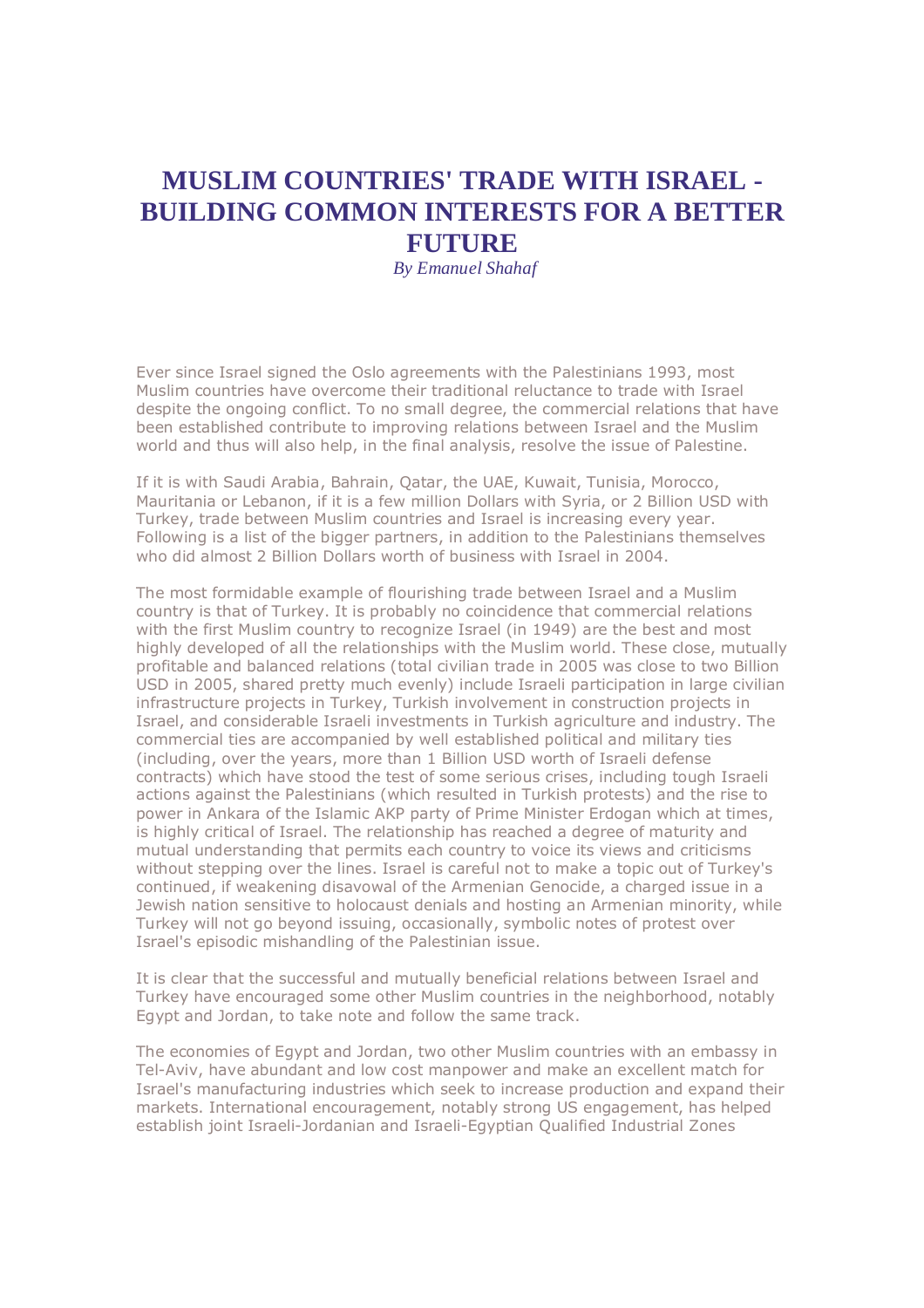(QIZs) whose products have tax-free status in the US. The QIZ idea is simple: As a long as Jordanian QIZ products have at least 8% Israeli content (for Egyptian QIZ products it has to be at least 11.7% ), the products can be exported tax and customs free to the US. With Jordan, the QIZ agreement was signed in 1997 and the 11 QIZs that have been established since then have helped catapult Jordanian exports to the US from a paltry 15 Million USD in 1997 to 1 Billion USD (!) in 2004.

The agreement with Egypt was signed only in 2004 but the 10 QIZs that were established there have already increased their exports to the US between 1st and 2nd quarter 2005 by 50% (QIZ exports by now amount to about half of Egypt's exports to the US) and the trend continues. Not only have the QIZs hugely increased exports to the US but they have also increased Jordan's and Egypt's bilateral trade with Israel to reasonable numbers - around 250 Million USD with the former and close to 200 Million USD with the latter for 2005.

The success of the QIZ concept in fostering bilateral trade and exports to the US has encouraged Israel and Jordan to approach Canada and the European Union for similar arrangements that are likely to be approved in the near future.

Malaysia, while maintaining a cold shoulder in its foreign policy and continuing to refrain from establishing diplomatic relations, nevertheless decided a long time ago that it is in its best interest to give businessmen a relatively free reign. Malaysian exports to Israel increased by almost 40% between 2003 and 2004 and 3rd quarter 2005 results show another 25% improvement over last year's results so that by years end they will top 200 Million Dollars. Imports from Israel will remain close to last year's 203 Million USD. More than 400 Million Dollars in combined direct trade isn't bad when considering Malaysia's frosty disposition towards the Jewish state. Let's not forget that there is also a fair amount of indirect trade going on - not all of Israel's more than 340 Million Dollars exports to Singapore stay there.

Indonesia, despite its avowed policy of diplomatic abstinence, has a long history of doing business with Israel while not owning up to it publicly to prevent flak from Arab countries (who meanwhile do thriving business with Israel themselves) and, off course, to avoid trouble with it's own Islamist opposition movements.

All legal impediments to direct bilateral trade with Israel were removed by the Wahid administration in 2001 and not surprisingly, exports to Israel have increased substantially, by almost 60% between 2003 and 2004 and by another 25% by end of 3rd quarter 2005. The 2005 sum total of exports to Israel will come to around 170 Million USD while imports from Israel, which increased by 12% between 2003 and 2004 and have since then already increased by more than 25% (correct to end 3rd quarter 2005), will nevertheless be only a very modest 13 Million USD, indicative of the considerable difficulties Israeli exporters continue to face in Indonesia. Again, the indirect trade via Singapore or via US subsidiaries of Israeli companies probably adds some tens of Millions USD to the tally but the numbers are low, much too low when considering the enormous potential.

Muslim countries that have opened up to Israel, if only with hesitation, have quickly discovered the considerable synergies imparted by trade relations with the Jewish state notably an often astonishing improvement in trade with the US. Those that have established embassies or trade representations have gained the most and at a fast pace as well.